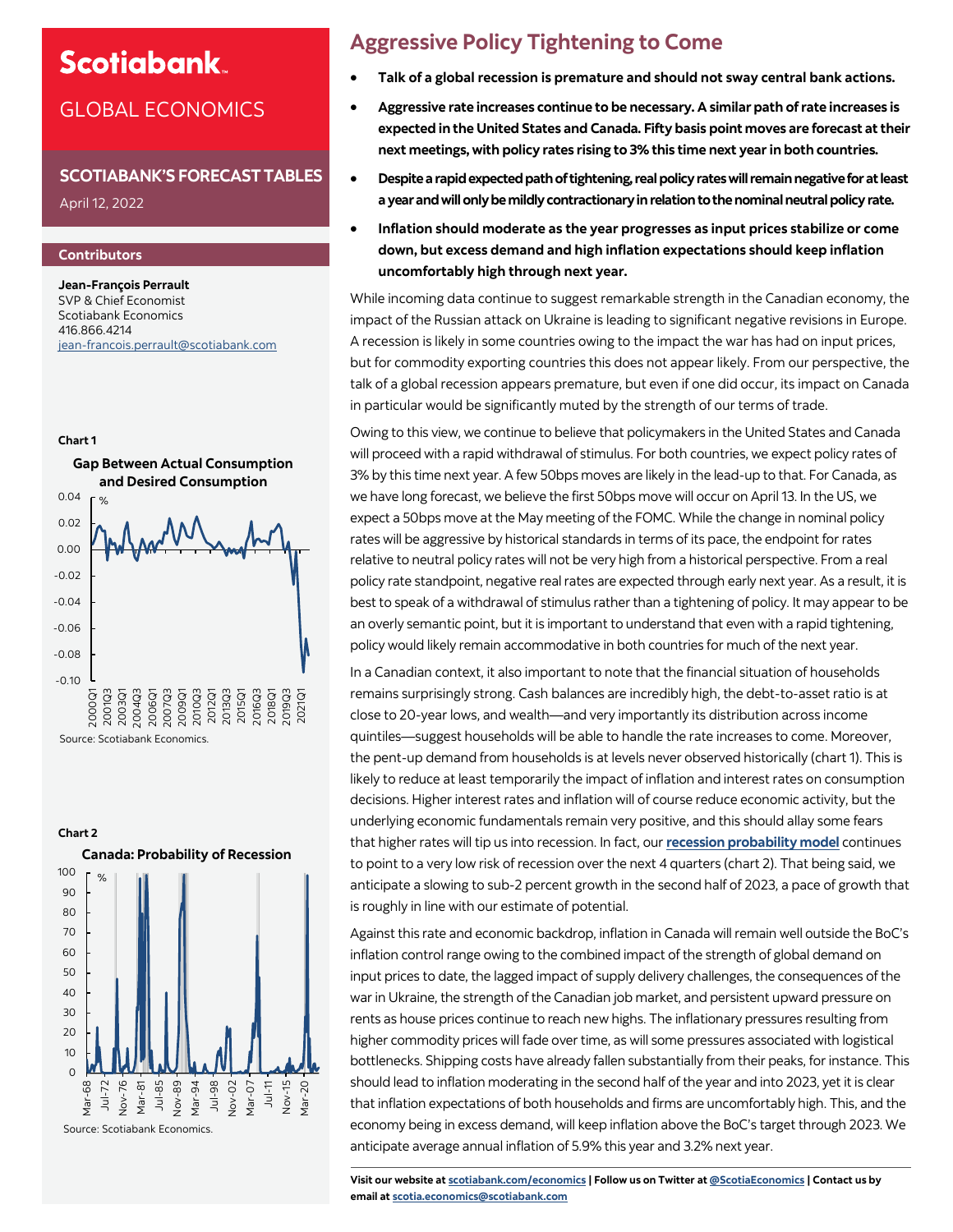### SCOTIABANK'S FORECAST TABLES

#### April 12, 2022

| <b>International</b>                                                        |            |                                      |                  |            |             |            |                                                    |            |            |            |            |            |
|-----------------------------------------------------------------------------|------------|--------------------------------------|------------------|------------|-------------|------------|----------------------------------------------------|------------|------------|------------|------------|------------|
|                                                                             | 2010-19    | 2019                                 | 2020             | 2021       | 2022f 2023f |            | 2010-19                                            | 2019       | 2020       | 2021       | 2022f      | 2023f      |
|                                                                             |            | <b>Real GDP</b><br>(annual % change) |                  |            |             |            | <b>Consumer Prices</b><br>(y/y % change, year-end) |            |            |            |            |            |
| World (based on purchasing power parity)                                    | 3.7        | 2.8                                  | $-3.1$           | 6.2        | 4.0         | 3.7        |                                                    |            |            |            |            |            |
| Canada                                                                      | 2.3        | 1.9                                  | $-5.2$           | 4.6        | 4.2         | 3.0        | 1.7                                                | 2.1        | 0.8        | 4.7        | 5.9        | 2.0        |
| <b>United States</b><br>Mexico                                              | 2.3<br>2.7 | 2.3<br>$-0.2$                        | $-3.4$<br>$-8.2$ | 5.7<br>4.8 | 3.8<br>1.9  | 2.9<br>1.7 | 1.7<br>4.0                                         | 2.0<br>2.8 | 1.2<br>3.2 | 6.7<br>7.4 | 7.1<br>5.5 | 3.1<br>4.1 |
| United Kingdom                                                              | 2.0        | 1.7                                  | $-9.3$           | 7.4        | 3.9         | 1.7        | 2.1                                                | 1.3        | 0.6        | 4.8        | 7.0        | 3.3        |
| Eurozone                                                                    | 1.4        | 1.6                                  | $-6.5$           | 5.6        | 2.9         | 2.4        | 1.3                                                | 1.3        | $-0.3$     | 4.7        | 6.4        | 2.2        |
| Germany                                                                     | 2.0        | 1.1                                  | $-5.0$           | 3.1        | 2.2         | 2.8        | 1.3                                                | 1.5        | $-0.3$     | 5.4        | 6.1        | 2.5        |
| France                                                                      | 1.4        | 1.8                                  | $-8.0$           | 7.4        | 3.2         | 2.2        | 1.2                                                | 1.5        | 0.0        | 3.3        | 4.4        | 2.2        |
| China                                                                       | 7.7        | 6.0                                  | 2.3              | 8.1        | 5.1         | 5.3        | 2.7                                                | 4.5        | 0.2        | 1.5        | 2.7        | 2.4        |
| India                                                                       | 7.0        | 4.7                                  | $-7.1$           | 8.9        | 7.0         | 7.0        | 6.8                                                | 7.4        | 4.6        | 5.7        | 6.2        | 5.5        |
| Japan                                                                       | 1.2        | 0.0                                  | $-4.7$           | 1.8        | 2.3         | 1.8        | 0.6                                                | 0.8        | $-1.2$     | 0.8        | 2.0        | 1.0        |
| South Korea                                                                 | 3.3        | 2.2                                  | $-0.9$           | 4.0        | 3.0         | 2.6        | 1.7                                                | 0.7        | 0.5        | 3.7        | 3.7        | 2.3        |
| Australia                                                                   | 2.6        | 1.9                                  | $-2.3$           | 4.8        | 4.1         | 2.7        | 2.1                                                | 1.8        | 0.9        | 3.5        | 3.3        | 2.7        |
| Thailand                                                                    | 3.6        | 2.3                                  | $-6.1$           | 1.6        | 3.7         | 4.0        | 1.5                                                | 0.9        | $-0.3$     | 2.2        | 4.8        | 2.2        |
| Brazil                                                                      | 1.4        | 1.2                                  | $-3.9$           | 4.8        | 1.0         | 2.5        | 5.9                                                | 4.3        | 4.5        | 10.1       | 8.1        | 3.4        |
| Colombia                                                                    | 3.7        | 3.2                                  | $-7.0$           | 10.8       | 4.5         | 3.7        | 3.9                                                | 3.8        | 1.6        | 5.6        | 7.2        | 3.7        |
| Peru                                                                        | 4.5        | 2.2                                  | $-11.0$          | 13.3       | 2.6         | 2.8        | 2.9                                                | 1.9        | 2.0        | 6.4        | 6.4        | 3.0        |
| Chile                                                                       | 3.3        | 0.8                                  | $-6.0$           | 12.0       | 3.0         | 0.0        | 3.2                                                | 3.0        | 3.0        | 7.2        | 6.6        | 3.5        |
| Argentina                                                                   | 1.4        | $-2.0$                               | $-9.9$           | 10.3       | 0.4         | 1.3        | 26.1                                               | 53.8       | 36.1       | 50.9       | 49.1       | 30.6       |
| <b>Commodities</b>                                                          |            |                                      |                  |            |             |            |                                                    |            |            |            |            |            |
|                                                                             |            |                                      | (annual average) |            |             |            |                                                    |            |            |            |            |            |
| WTI Oil (USD/bbl)                                                           | 74         | 57                                   | 39               | 68         | 98          | 82         |                                                    |            |            |            |            |            |
| Brent Oil (USD/bbl)                                                         | 82         | 64                                   | 43               | 70         | 102         | 85         |                                                    |            |            |            |            |            |
| WCS - WTI Discount (USD/bbl)                                                | $-18$      | $-14$                                | $-12$            | $-13$      | $-13$       | $-15$      |                                                    |            |            |            |            |            |
| Nymex Natural Gas (USD/mmbtu)                                               | 3.39       | 2.53                                 | 2.02             | 3.84       | 4.01        | 3.28       |                                                    |            |            |            |            |            |
| Copper (USD/lb)                                                             | 3.10       | 2.73                                 | 2.80             | 4.23       | 4.25        | 4.25       |                                                    |            |            |            |            |            |
| Zinc (USD/lb)                                                               | 1.02       | 1.16                                 | 1.03             | 1.36       | 1.50        | 1.40       |                                                    |            |            |            |            |            |
| Nickel (USD/lb)                                                             | 7.00       | 6.31                                 | 6.25             | 8.37       | 8.50        | 8.00       |                                                    |            |            |            |            |            |
| Iron Ore (USD/tonne)                                                        | 101        | 93                                   | 109              | 160        | 115         | 100        |                                                    |            |            |            |            |            |
| Metallurgical Coal (USD/tonne)                                              | 179        | 185                                  | 127              | 204        | 250         | 175        |                                                    |            |            |            |            |            |
| Gold, (USD/oz)                                                              | 1,342      | 1,393                                | 1,771            | 1,799      | 1,800       | 1,700      |                                                    |            |            |            |            |            |
| Silver, (USD/oz)                                                            | 21.64      | 16.21                                | 20.48            | 25.15      | 24.50       | 23.00      |                                                    |            |            |            |            |            |
| Sources: Scotiabank Economics, Statistics Canada, BEA, BLS, IMF, Bloomberg. |            |                                      |                  |            |             |            |                                                    |            |            |            |            |            |
|                                                                             |            |                                      |                  |            |             |            |                                                    |            |            |            |            |            |

**Scotiabank**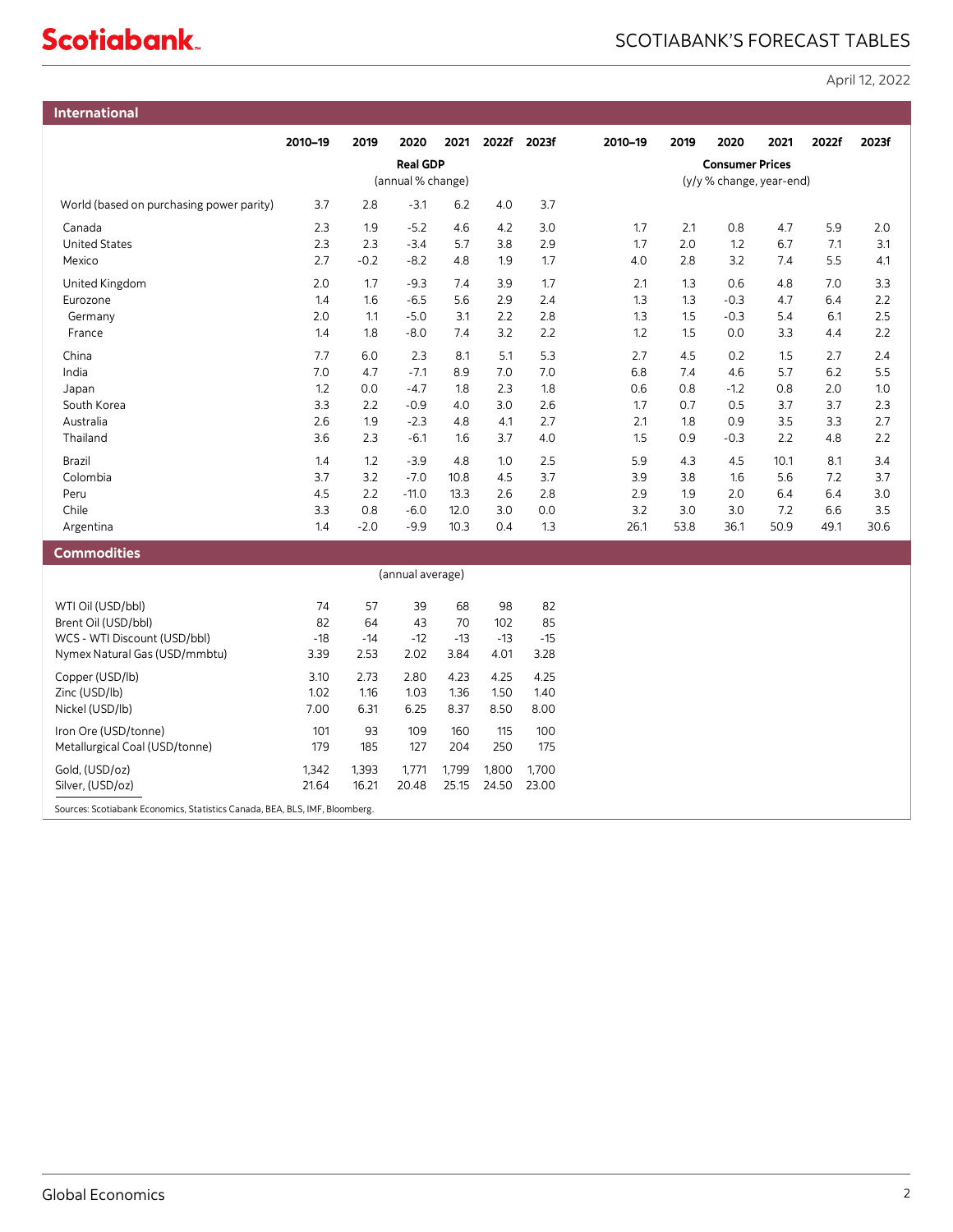### SCOTIABANK'S FORECAST TABLES

# **Scotiabank.**

April 12, 2022

| <b>North America</b>                           |         |         |                                 |          |         |         |                                 |        |                      |          |          |         |  |  |
|------------------------------------------------|---------|---------|---------------------------------|----------|---------|---------|---------------------------------|--------|----------------------|----------|----------|---------|--|--|
|                                                | 2010-19 | 2019    | 2020                            | 2021     | 2022f   | 2023f   | 2010-19                         | 2019   | 2020                 | 2021     | 2022f    | 2023f   |  |  |
|                                                |         |         | Canada                          |          |         |         |                                 |        | <b>United States</b> |          |          |         |  |  |
|                                                |         |         | (annual % change, unless noted) |          |         |         | (annual % change, unless noted) |        |                      |          |          |         |  |  |
| Real GDP                                       | 2.3     | 1.9     | $-5.2$                          | 4.6      | 4.2     | 3.0     | 2.3                             | 2.3    | $-3.4$               | 5.7      | 3.8      | 2.9     |  |  |
| Consumer spending                              | 2.5     | 1.4     | $-6.1$                          | 5.1      | 7.5     | 3.6     | 2.2                             | 2.2    | $-3.8$               | 7.9      | 4.0      | 3.0     |  |  |
| Residential investment                         | 2.5     | $-0.3$  | 4.3                             | 15.2     | $-6.7$  | $-1.3$  | 4.5                             | $-0.9$ | 6.8                  | 9.2      | 1.5      | 3.0     |  |  |
| Business investment*                           | 2.9     | 1.6     | $-10.5$                         | 1.9      | 5.9     | 6.7     | 5.2                             | 4.3    | $-5.3$               | 7.4      | 4.2      | 2.7     |  |  |
| Government                                     | 1.1     | 0.8     | 0.9                             | 4.8      | 2.0     | 1.7     | $-0.1$                          | 2.2    | 2.5                  | 0.5      | 2.2      | 3.0     |  |  |
| Exports                                        | 3.5     | 2.3     | $-9.7$                          | 1.4      | 6.7     | 4.7     | 3.8                             | $-0.1$ | $-13.6$              | 4.5      | 7.3      | 4.7     |  |  |
| Imports                                        | 3.7     | 0.4     | $-10.8$                         | 7.4      | 9.8     | 5.7     | 4.3                             | 1.1    | $-8.9$               | 14.0     | 7.3      | 4.3     |  |  |
| Inventories, contribution to annual GDP growth | 0.1     | 0.1     | $-1.8$                          | 0.9      | 0.4     | 0.2     | 0.2                             | 0.1    | $-0.6$               | 0.1      | 0.3      | 0.0     |  |  |
| Nominal GDP                                    | 4.0     | 3.4     | $-4.5$                          | 13.1     | 9.3     | 5.9     | 4.0                             | 4.1    | $-2.2$               | 10.1     | 10.9     | 6.6     |  |  |
| GDP deflator                                   | 1.7     | 1.5     | 0.7                             | 8.2      | 4.9     | 2.9     | 1.7                             | 1.8    | 1.2                  | 4.1      | 6.9      | 3.6     |  |  |
| Consumer price index (CPI)                     | 1.7     | 1.9     | 0.7                             | 3.4      | 5.9     | 3.2     | 1.8                             | 1.8    | 1.3                  | 4.7      | 7.9      | 4.3     |  |  |
| Core inflation rate**                          | 1.7     | 1.9     | 1.7                             | 2.4      | 3.7     | 2.8     | 1.6                             | 1.7    | 1.4                  | 3.3      | 5.0      | 2.7     |  |  |
| Pre-tax corporate profits                      | 6.3     | $-0.6$  | $-1.9$                          | 32.7     | 2.5     | 5.2     | 5.7                             | 2.7    | $-5.2$               | 25.0     | 6.7      | 4.1     |  |  |
| Employment                                     | 1.3     | 2.2     | $-5.1$                          | 4.8      | 4.1     | 1.4     | 1.5                             | 1.3    | $-5.8$               | 2.8      | 3.5      | 1.0     |  |  |
| Unemployment rate (%)                          | 6.9     | 5.8     | 9.6                             | 7.4      | 5.2     | 5.0     | 6.2                             | 3.7    | 8.1                  | 5.4      | 3.6      | 3.9     |  |  |
| Current account balance (CAD, USD bn)          | $-57.0$ | $-47.0$ | $-39.4$                         | 1.6      | $-16.8$ | $-26.1$ | $-409$                          | $-472$ | $-616$               | $-822$   | $-848$   | $-856$  |  |  |
| Merchandise trade balance (CAD, USD bn)        | $-13.6$ | $-18.4$ | $-39.8$                         | 5.2      | 7.2     | 8.4     | $-763$                          | $-862$ | $-922$               | $-1091$  | $-1140$  | $-1182$ |  |  |
| Federal budget balance (FY, CAD, USD bn) ***   | $-18.7$ | $-39.4$ | $-327.7$                        | $-113.8$ | $-52.8$ | $-39.9$ | $-829$                          | $-984$ | $-3,129$             | $-2,800$ | $-1,099$ | $-747$  |  |  |
| percent of GDP                                 | $-1.0$  | $-1.8$  | $-14.9$                         | $-4.6$   | $-1.9$  | $-1.4$  | $-4.8$                          | $-4.6$ | $-15.0$              | $-12.2$  | $-4.3$   | $-2.7$  |  |  |
| Housing starts (000s, mn)                      | 201     | 209     | 218                             | 271      | 239     | 232     | 0.99                            | 1.29   | 1.40                 | 1.60     | 1.63     | 1.60    |  |  |
| Motor vehicle sales (000s, mn)                 | 1,816   | 1,914   | 1,566                           | 1,669    | 1,747   | 1,918   | 15.7                            | 16.9   | 14.5                 | 15.0     | 15.5     | 17.3    |  |  |
| Industrial production                          | 2.4     | $-0.2$  | $-8.1$                          | 5.0      | 4.3     | 3.8     | 1.7                             | $-0.8$ | $-7.2$               | 5.5      | 3.3      | 2.4     |  |  |
|                                                |         |         | Mexico                          |          |         |         |                                 |        |                      |          |          |         |  |  |
|                                                |         |         | (annual % change)               |          |         |         |                                 |        |                      |          |          |         |  |  |
| Real GDP                                       | 2.7     | $-0.2$  | $-8.2$                          | 4.8      | 1.9     | 1.7     |                                 |        |                      |          |          |         |  |  |
| Consumer price index (year-end)                | 4.0     | 2.8     | 3.2                             | 7.4      | 5.5     | 4.1     |                                 |        |                      |          |          |         |  |  |
| Current account balance (USD bn)               | $-19.4$ | $-4.0$  | 26.2                            | $-2.3$   | $-7.5$  | $-9.1$  |                                 |        |                      |          |          |         |  |  |
| Merchandise trade balance (USD bn)             | $-5.6$  | 5.4     | 34.0                            | $-11.5$  | $-11.2$ | $-12.4$ |                                 |        |                      |          |          |         |  |  |

Sources: Scotiabank Economics, Statistics Canada, CMHC, BEA, BLS, Bloomberg. \*For Canada it includes capital expenditures by businesses and non-profit institutions.

\*\* US: core PCE deflator; Canada: average of 3 core measures published by the BoC. \*\*\* In order to align with US reporting, as of the August 2020 issue of Scotiabank's

Forecast Tables, Canadian Federal and Provincial Budget Balances for FY2020/21 are noted in calendar year 2020, FY2021/22 in calendar year 2021.

#### **Quarterly Forecasts**

|                                                                                                                                                                                                                       | 2020   |     | 2021           |     |     |     | 2022 |     |     |     | 2023<br>Q1f<br>Q2f<br>Q3f |     |     |
|-----------------------------------------------------------------------------------------------------------------------------------------------------------------------------------------------------------------------|--------|-----|----------------|-----|-----|-----|------|-----|-----|-----|---------------------------|-----|-----|
| Canada                                                                                                                                                                                                                | Q4     | Q1  | Q <sub>2</sub> | Q3  | Q4  | Q1e | Q2f  | Q3f | Q4f |     |                           |     | Q4f |
| Real GDP (q/q ann. % change)                                                                                                                                                                                          | 9.1    | 4.8 | $-3.6$         | 5.5 | 6.7 | 4.0 | 4.4  | 4.0 | 2.6 | 3.4 | 2.8                       | 1.8 | 1.8 |
| Real GDP (y/y % change)                                                                                                                                                                                               | $-3.1$ | 0.2 | 11.7           | 3.8 | 3.3 | 3.1 | 5.1  | 4.8 | 3.8 | 3.6 | 3.2                       | 2.6 | 2.4 |
| Consumer prices (y/y % change)                                                                                                                                                                                        | 0.8    | 1.4 | 3.3            | 4.1 | 4.7 | 5.5 | 5.9  | 6.2 | 5.9 | 4.8 | 3.4                       | 2.5 | 2.0 |
| CPI-common (y/y % change)*                                                                                                                                                                                            | 1.4    | 1.4 | 1.8            | 1.9 | 2.0 | 2.5 | 3.0  | 3.4 | 3.4 | 3.3 | 3.1                       | 2.9 | 2.6 |
| Average of new core CPIs (y/y % change)                                                                                                                                                                               | 1.7    | 1.8 | 2.2            | 2.6 | 2.8 | 3.5 | 3.8  | 3.9 | 3.6 | 3.2 | 2.9                       | 2.6 | 2.3 |
| CPIXFET (y/y % change)                                                                                                                                                                                                | 1.1    | 1.0 | 2.1            | 3.0 | 3.2 | 3.9 | 4.4  | 4.7 | 4.3 | 3.7 | 3.2                       | 2.8 | 2.5 |
| Unemployment Rate (%)                                                                                                                                                                                                 | 8.9    | 8.4 | 7.9            | 7.2 | 6.3 | 5.8 | 5.2  | 4.9 | 4.8 | 4.8 | 4.9                       | 5.0 | 5.2 |
| <b>United States</b>                                                                                                                                                                                                  |        |     |                |     |     |     |      |     |     |     |                           |     |     |
| Real GDP (q/q ann. % change)                                                                                                                                                                                          | 4.5    | 6.3 | 6.7            | 2.3 | 6.9 | 1.5 | 4.7  | 2.7 | 3.5 | 3.1 | 2.5                       | 2.0 | 1.8 |
| Real GDP (y/y % change)                                                                                                                                                                                               | $-2.3$ | 0.5 | 12.2           | 4.9 | 5.5 | 4.3 | 3.8  | 3.9 | 3.1 | 3.5 | 2.9                       | 2.8 | 2.4 |
| Consumer prices (y/y % change)                                                                                                                                                                                        | 1.2    | 1.9 | 4.8            | 5.3 | 6.7 | 8.0 | 8.4  | 8.0 | 7.1 | 5.8 | 4.5                       | 3.7 | 3.1 |
| Total PCE deflator (y/y % change)                                                                                                                                                                                     | 1.2    | 1.8 | 3.9            | 4.3 | 5.5 | 6.4 | 6.8  | 6.5 | 5.7 | 4.6 | 3.5                       | 2.9 | 2.5 |
| Core PCE deflator (y/y % change)                                                                                                                                                                                      | 1.4    | 1.7 | 3.4            | 3.6 | 4.6 | 5.4 | 5.7  | 5.0 | 3.9 | 3.2 | 2.7                       | 2.5 | 2.3 |
| Unemployment Rate (%)                                                                                                                                                                                                 | 6.8    | 6.2 | 5.9            | 5.1 | 4.2 | 3.8 | 3.5  | 3.5 | 3.6 | 3.8 | 3.9                       | 4.0 | 4.1 |
| * Refers to BoC's common component of CPI inflation, average of 3 core measures published by the BoC, CPI ex. food, energy and indirect taxes. Sources: Scotiabank Economics, Statistics Canada, BEA, BLS, Bloomberg. |        |     |                |     |     |     |      |     |     |     |                           |     |     |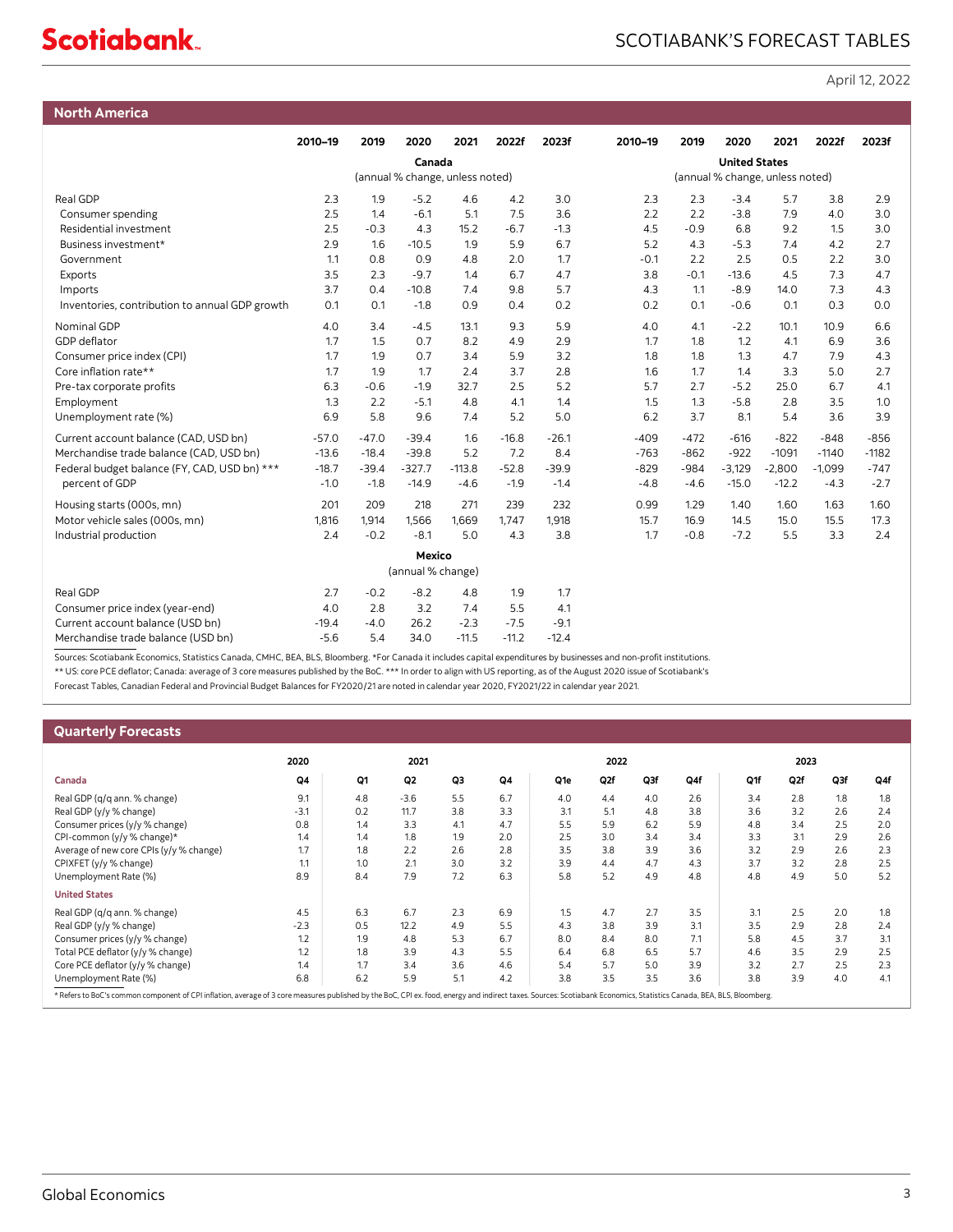# **Scotiabank**

## SCOTIABANK'S FORECAST TABLES

April 12, 2022

| <b>Central Bank Rates</b>                                                                                                                                                |                                                 |                                                 |                                                 |                                                 |                                                 |                                                 |                 |                                                 |                                                 |                                                 |                                                 |                                                 |                                                 |                                                 |
|--------------------------------------------------------------------------------------------------------------------------------------------------------------------------|-------------------------------------------------|-------------------------------------------------|-------------------------------------------------|-------------------------------------------------|-------------------------------------------------|-------------------------------------------------|-----------------|-------------------------------------------------|-------------------------------------------------|-------------------------------------------------|-------------------------------------------------|-------------------------------------------------|-------------------------------------------------|-------------------------------------------------|
|                                                                                                                                                                          | 2020                                            |                                                 | 2021                                            |                                                 | 2022<br>2023                                    |                                                 |                 |                                                 |                                                 |                                                 |                                                 |                                                 |                                                 |                                                 |
|                                                                                                                                                                          | Q4                                              | Q1                                              | Q <sub>2</sub>                                  | Q3                                              | Q4                                              | Q1                                              |                 | Q2f                                             | Q3f                                             | Q4f                                             | Q1f                                             | Q2f                                             | Q3f                                             | Q4f                                             |
| <b>Americas</b>                                                                                                                                                          |                                                 |                                                 |                                                 |                                                 |                                                 |                                                 |                 | (%, end of period)                              |                                                 |                                                 |                                                 |                                                 |                                                 |                                                 |
| Bank of Canada<br>US Federal Reserve (upper bound)<br><b>Bank of Mexico</b>                                                                                              | 0.25<br>0.25<br>4.25                            | 0.25<br>0.25<br>4.00                            | 0.25<br>0.25<br>4.25                            | 0.25<br>0.25<br>4.75                            | 0.25<br>0.25<br>5.50                            | 0.50<br>0.50<br>6.50                            |                 | 1.25<br>1.25<br>7.25                            | 2.00<br>2.00<br>7.75                            | 2.50<br>2.50<br>8.25                            | 3.00<br>3.00<br>8.25                            | 3.00<br>3.00<br>8.25                            | 3.00<br>3.00<br>8.25                            | 3.00<br>3.00<br>8.00                            |
| Central Bank of Brazil<br>Bank of the Republic of Colombia<br>Central Reserve Bank of Peru<br>Central Bank of Chile<br>Central Bank of Argentina                         | 2.00<br>1.75<br>0.25<br>0.50<br>38.00           | 2.75<br>1.75<br>0.25<br>0.50<br>38.00           | 4.25<br>1.75<br>0.25<br>0.50<br>38.00           | 6.25<br>1.75<br>1.00<br>1.50<br>38.00           | 9.25<br>3.00<br>2.50<br>4.00<br>38.00           | 11.75<br>5.00<br>4.00<br>7.00<br>44.50          |                 | 13.50<br>7.00<br>5.00<br>7.50<br>48.50          | 13.50<br>8.00<br>5.00<br>7.50<br>52.00          | 13.00<br>8.00<br>5.00<br>7.50<br>52.00          | 12.50<br>7.00<br>5.00<br>7.00<br>48.00          | 12.00<br>6.00<br>5.00<br>6.25<br>44.00          | 11.50<br>5.50<br>5.00<br>5.50<br>40.00          | 11.00<br>5.50<br>5.00<br>4.50<br>38.00          |
| <b>Europe</b>                                                                                                                                                            |                                                 |                                                 |                                                 |                                                 |                                                 |                                                 |                 |                                                 |                                                 |                                                 |                                                 |                                                 |                                                 |                                                 |
| European Central Bank MRO Rate<br>European Central Bank Deposit Rate<br>Bank of England                                                                                  | 0.00<br>$-0.50$<br>0.10                         | 0.00<br>$-0.50$<br>0.10                         | 0.00<br>$-0.50$<br>0.10                         | 0.00<br>$-0.50$<br>0.10                         | 0.00<br>$-0.50$<br>0.25                         | 0.00<br>$-0.50$<br>0.75                         |                 | 0.00<br>$-0.50$<br>1.00                         | 0.00<br>$-0.50$<br>1.25                         | 0.00<br>$-0.25$<br>1.25                         | 0.25<br>0.00<br>1.50                            | 0.50<br>0.00<br>1.50                            | 0.50<br>0.25<br>1.50                            | 0.75<br>0.25<br>1.50                            |
| Asia/Oceania                                                                                                                                                             |                                                 |                                                 |                                                 |                                                 |                                                 |                                                 |                 |                                                 |                                                 |                                                 |                                                 |                                                 |                                                 |                                                 |
| Reserve Bank of Australia<br>Bank of Japan<br>People's Bank of China<br>Reserve Bank of India<br>Bank of Korea<br>Bank of Thailand                                       | 0.10<br>$-0.10$<br>3.85<br>4.00<br>0.50<br>0.50 | 0.10<br>$-0.10$<br>3.85<br>4.00<br>0.50<br>0.50 | 0.10<br>$-0.10$<br>3.85<br>4.00<br>0.50<br>0.50 | 0.10<br>$-0.10$<br>3.85<br>4.00<br>0.75<br>0.50 | 0.10<br>$-0.10$<br>3.80<br>4.00<br>1.00<br>0.50 | 0.10<br>$-0.10$<br>3.70<br>4.00<br>1.25<br>0.50 |                 | 0.10<br>$-0.10$<br>3.60<br>4.25<br>1.50<br>0.50 | 0.50<br>$-0.10$<br>3.60<br>4.50<br>1.75<br>0.50 | 0.75<br>$-0.10$<br>3.60<br>4.75<br>2.00<br>0.75 | 1.25<br>$-0.10$<br>3.60<br>5.00<br>2.25<br>1.00 | 1.50<br>$-0.10$<br>3.60<br>5.25<br>2.50<br>1.25 | 2.00<br>$-0.10$<br>3.60<br>5.25<br>2.50<br>1.50 | 2.25<br>$-0.10$<br>3.60<br>5.25<br>2.50<br>1.75 |
| <b>Currencies and Interest Rates</b>                                                                                                                                     |                                                 |                                                 |                                                 |                                                 |                                                 |                                                 |                 |                                                 |                                                 |                                                 |                                                 |                                                 |                                                 |                                                 |
| <b>Americas</b>                                                                                                                                                          |                                                 |                                                 |                                                 |                                                 |                                                 |                                                 | (end of period) |                                                 |                                                 |                                                 |                                                 |                                                 |                                                 |                                                 |
| Canadian dollar (USDCAD)<br>Canadian dollar (CADUSD)<br>Mexican peso (USDMXN)                                                                                            | 1.27<br>0.79<br>19.91                           | 1.26<br>0.80<br>20.43                           | 1.24<br>0.81<br>19.94                           | 1.27<br>0.79<br>20.64                           | 1.26<br>0.79<br>20.53                           | 1.25<br>0.80<br>19.87                           |                 | 1.21<br>0.83<br>20.82                           | 1.20<br>0.83<br>21.21                           | 1.20<br>0.83<br>21.52                           | 1.22<br>0.82<br>21.69                           | 1.22<br>0.82<br>21.87                           | 1.23<br>0.81<br>21.84                           | 1.23<br>0.81<br>22.21                           |
| Brazilian real (USDBRL)<br>Colombian peso (USDCOP)<br>Peruvian sol (USDPEN)<br>Chilean peso (USDCLP)<br>Argentine Peso (USDARS)                                          | 5.19<br>3,428<br>3.62<br>711<br>84.15           | 5.63<br>3,663<br>3.74<br>719<br>91.99           | 4.97<br>3,755<br>3.87<br>734<br>95.72           | 5.44<br>3,809<br>4.13<br>810<br>98.74           | 5.57<br>4,065<br>4.00<br>852<br>102.74          | 4.74<br>3,764<br>3.68<br>786<br>111.01          |                 | 5.04<br>3,933<br>3.75<br>800<br>125.90          | 4.92<br>3,770<br>3.85<br>790<br>143.50          | 4.72<br>3,755<br>3.80<br>780<br>150.00          | 4.68<br>3,750<br>3.75<br>770<br>162.00          | 4.55<br>3,690<br>3.80<br>760<br>178.00          | 4.58<br>3,650<br>3.75<br>750<br>191.00          | 4.68<br>3,600<br>3.70<br>750<br>205.00          |
| <b>Europe</b>                                                                                                                                                            |                                                 |                                                 |                                                 |                                                 |                                                 |                                                 |                 |                                                 |                                                 |                                                 |                                                 |                                                 |                                                 |                                                 |
| Euro (EURUSD)<br>UK pound (GBPUSD)                                                                                                                                       | 1.22<br>1.37                                    | 1.17<br>1.38                                    | 1.19<br>1.38                                    | 1.16<br>1.35                                    | 1.14<br>1.35                                    | 1.11<br>1.31                                    |                 | 1.12<br>1.32                                    | 1.10<br>1.32                                    | 1.10<br>1.30                                    | 1.10<br>1.30                                    | 1.10<br>1.30                                    | 1.12<br>1.32                                    | 1.12<br>1.32                                    |
| Asia/Oceania<br>Japanese yen (USDJPY)<br>Australian dollar (AUDUSD)<br>Chinese yuan (USDCNY)<br>Indian rupee (USDINR)<br>South Korean won (USDKRW)<br>Thai baht (USDTHB) | 103<br>0.77<br>6.53<br>73.1<br>1,087<br>30.0    | 111<br>0.76<br>6.55<br>73.1<br>1,132<br>31.2    | 111<br>0.75<br>6.46<br>74.3<br>1,126<br>32.1    | 111<br>0.72<br>6.44<br>74.2<br>1,184<br>33.8    | 115<br>0.73<br>6.36<br>74.3<br>1,189<br>33.4    | 113<br>0.70<br>6.30<br>75.0<br>1,200<br>32.0    |                 | 123<br>0.75<br>6.40<br>76.0<br>1,220<br>33.0    | 123<br>0.74<br>6.40<br>76.0<br>1,220<br>33.0    | 120<br>0.74<br>6.30<br>75.0<br>1,200<br>32.0    | 118<br>0.74<br>6.20<br>74.0<br>1,180<br>31.0    | 118<br>0.74<br>6.20<br>74.0<br>1,180<br>31.0    | 116<br>0.76<br>6.10<br>73.0<br>1,160<br>30.0    | 116<br>0.76<br>6.10<br>73.0<br>1,160<br>30.0    |
| Canada (Yields, %)                                                                                                                                                       |                                                 |                                                 |                                                 |                                                 |                                                 |                                                 |                 |                                                 |                                                 |                                                 |                                                 |                                                 |                                                 |                                                 |
| 3-month T-bill<br>2-year Canada<br>5-year Canada<br>10-year Canada<br>30-year Canada                                                                                     | 0.07<br>0.20<br>0.39<br>0.68<br>1.21            | 0.09<br>0.22<br>0.99<br>1.56<br>1.98            | 0.14<br>0.45<br>0.98<br>1.39<br>1.84            | 0.12<br>0.40<br>1.10<br>1.51<br>1.99            | 0.19<br>0.95<br>1.26<br>1.42<br>1.68            | 0.73<br>2.29<br>2.41<br>2.40<br>2.38            |                 | 1.40<br>2.70<br>2.75<br>2.80<br>2.85            | 2.20<br>2.80<br>2.90<br>2.95<br>3.15            | 2.70<br>2.90<br>3.00<br>3.10<br>3.20            | 3.00<br>3.05<br>3.10<br>3.20<br>3.30            | 3.00<br>3.05<br>3.10<br>3.20<br>3.30            | 3.00<br>3.05<br>3.10<br>3.20<br>3.30            | 3.00<br>3.05<br>3.10<br>3.20<br>3.30            |
| <b>United States (Yields, %)</b>                                                                                                                                         |                                                 |                                                 |                                                 |                                                 |                                                 |                                                 |                 |                                                 |                                                 |                                                 |                                                 |                                                 |                                                 |                                                 |
| 3-month T-bill<br>2-year Treasury<br>5-year Treasury<br>10-year Treasury<br>30-year Treasury<br>Sources: Scotiabank Economics, Bloomberg.                                | 0.08<br>0.12<br>0.36<br>0.91<br>1.64            | 0.01<br>0.16<br>0.94<br>1.74<br>2.41            | 0.04<br>0.25<br>0.89<br>1.47<br>2.09            | 0.03<br>0.53<br>0.96<br>1.49<br>2.04            | 0.06<br>0.73<br>1.26<br>1.51<br>1.90            | 0.55<br>2.33<br>2.46<br>2.34<br>2.45            |                 | 1.65<br>2.75<br>2.90<br>2.95<br>3.00            | 2.20<br>2.85<br>3.00<br>3.05<br>3.10            | 2.65<br>2.95<br>3.05<br>3.10<br>3.20            | 2.80<br>3.05<br>3.10<br>3.20<br>3.30            | 2.80<br>3.05<br>3.10<br>3.20<br>3.30            | 2.80<br>3.05<br>3.10<br>3.20<br>3.30            | 2.80<br>3.05<br>3.10<br>3.20<br>3.30            |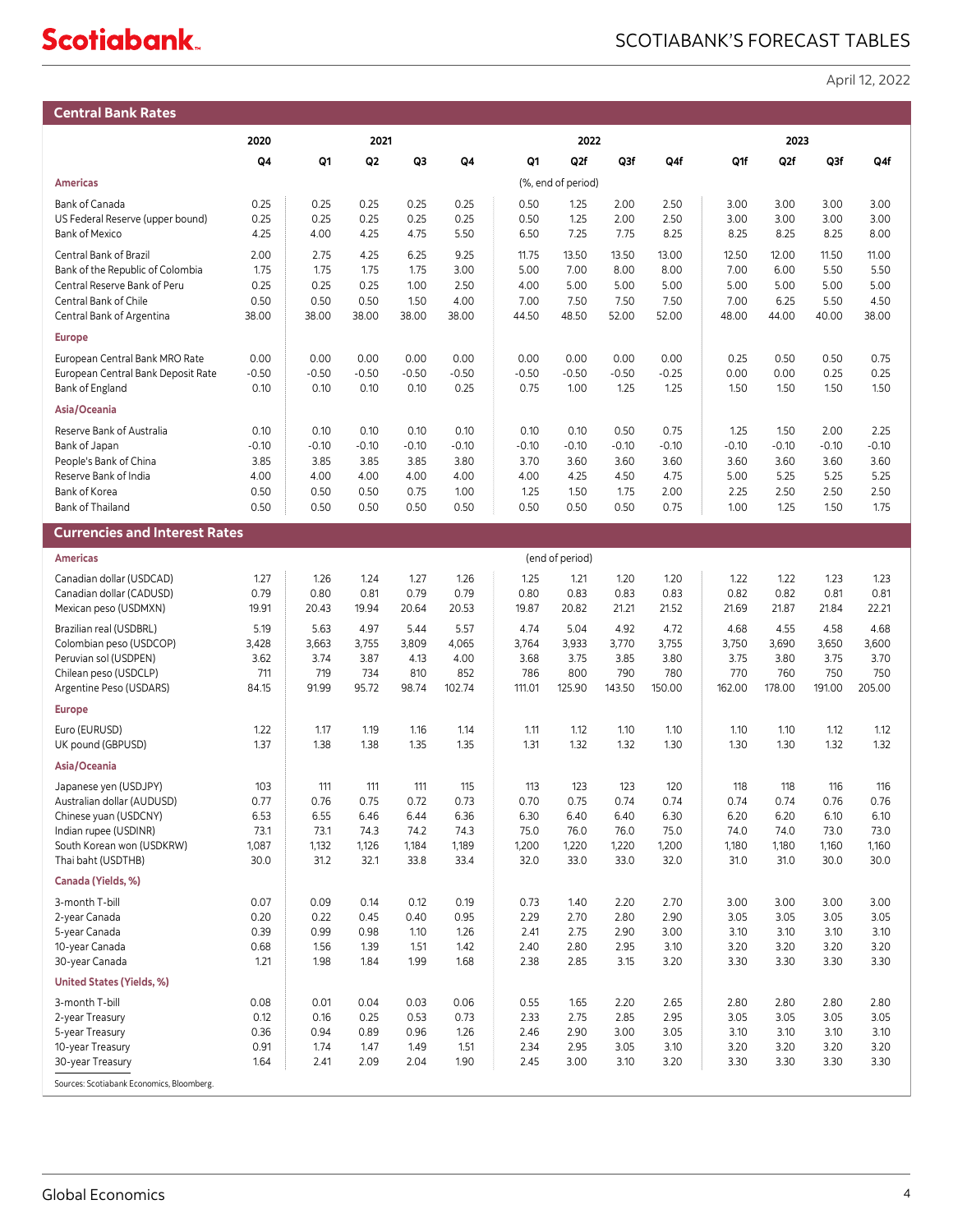# **Scotiabank**

## SCOTIABANK'S FORECAST TABLES

April 12, 2022

|                                                                                   |                                           |               |                |               |                            |               |                                      |               |               |               | April 12, 202. |
|-----------------------------------------------------------------------------------|-------------------------------------------|---------------|----------------|---------------|----------------------------|---------------|--------------------------------------|---------------|---------------|---------------|----------------|
| <b>The Provinces</b>                                                              |                                           |               |                |               |                            |               |                                      |               |               |               |                |
|                                                                                   |                                           |               |                |               |                            |               | (annual % change except where noted) |               |               |               |                |
| <b>Real GDP</b>                                                                   | CA                                        | <b>NL</b>     | PE             | NS            | $\ensuremath{\mathsf{NB}}$ | QC            | ON                                   | MB            | SΚ            | AB            | BC             |
| 2010-19                                                                           | 2.3                                       | 1.0           | 2.2            | 1.2           | 0.7                        | 1.9           | 2.3                                  | 2.1           | 2.2           | 2.6           | 2.9            |
| 2019                                                                              | 1.9                                       | 3.3           | 4.7            | 3.0           | 1.3                        | 2.8           | 2.0                                  | 0.4           | $-1.1$        | $-0.1$        | 3.1            |
| 2020<br>2021e                                                                     | $-5.2$<br>4.6                             | $-5.4$<br>2.9 | $-1.7$<br>3.0  | $-2.5$<br>3.3 | $-3.2$<br>3.3              | $-5.5$<br>6.2 | $-5.1$<br>4.1                        | $-4.6$<br>3.8 | $-4.9$<br>4.0 | $-7.9$<br>5.4 | $-3.4$<br>4.4  |
| 2022f                                                                             | 4.2                                       | 1.9           | 2.6            | 2.5           | 2.5                        | 3.5           | 4.1                                  | 3.5           | 5.0           | 5.5           | 4.7            |
| 2023f                                                                             | 3.0                                       | 2.9           | 2.2            | 2.0           | 1.8                        | 2.5           | 3.0                                  | 3.2           | 3.5           | 3.8           | 3.4            |
| <b>Nominal GDP</b>                                                                |                                           |               |                |               |                            |               |                                      |               |               |               |                |
| 2010-19                                                                           | 4.0                                       | 3.5           | 4.2            | 2.9           | 2.8                        | 3.8           | 4.1                                  | 3.8           | 3.3           | 3.6           | 4.6            |
| 2019                                                                              | 3.4                                       | 2.3           | 6.6            | 3.7           | 2.4                        | 4.7           | 3.7                                  | 0.7           | $-0.4$        | 1.5           | 4.6            |
| 2020                                                                              | $-4.5$                                    | $-10.7$       | 0.9            | 0.7           | $-1.3$                     | $-2.4$        | $-2.8$                               | $-1.4$        | $-6.6$        | $-16.1$       | $-0.5$         |
| 2021e<br>2022f                                                                    | 13.1<br>9.3                               | 16.3          | 8.2<br>6.7     | 8.7<br>5.4    | 9.1                        | 13.1<br>7.0   | 11.2<br>7.9                          | 8.9           | 16.9          | 21.7          | 11.9<br>9.8    |
| 2023f                                                                             | 5.9                                       | 11.6<br>5.3   | 4.6            | 4.3           | 5.5<br>4.1                 | 5.4           | 6.1                                  | 8.6<br>5.6    | 14.4<br>6.0   | 15.5<br>6.5   | 6.5            |
| <b>Employment</b>                                                                 |                                           |               |                |               |                            |               |                                      |               |               |               |                |
| 2010-19                                                                           | 1.3                                       | 0.6           | 1.5            | 0.3           | 0.0                        | 1.2           | 1.4                                  | 0.9           | 0.8           | 1.2           | 2.0            |
| 2019                                                                              | 2.2                                       | 1.1           | 3.3            | 2.3           | 0.8                        | 2.0           | 2.8                                  | 1.0           | 1.9           | 0.7           | 3.0            |
| 2020                                                                              | $-5.1$                                    | $-5.7$        | $-3.2$         | $-4.7$        | $-2.6$                     | $-4.8$        | $-4.8$                               | $-3.7$        | $-4.7$        | $-6.6$        | $-6.6$         |
| 2021                                                                              | $4.8\,$                                   | 2.8           | 3.6            | 5.4           | $2.5\,$                    | 4.1           | 4.9                                  | 3.5           | 2.6           | 5.1           | 6.6            |
| 2022f                                                                             | 4.1                                       | 2.8           | 4.1            | 2.9           | 2.4                        | 3.6           | 4.5                                  | 3.5           | 4.1           | 4.4           | 3.9            |
| 2023f                                                                             | 1.4                                       | 0.7           | 1.2            | 1.2           | 1.1                        | 1.2           | 1.4                                  | 1.2           | 1.5           | 1.6           | 1.5            |
| <b>Unemployment Rate (%)</b>                                                      |                                           |               |                |               |                            |               |                                      |               |               |               |                |
| 2010-19<br>2019                                                                   | 6.9<br>5.8                                | 13.3<br>12.3  | 10.6<br>8.7    | 8.7<br>7.4    | 9.4<br>8.1                 | 7.1<br>5.1    | 7.0<br>5.6                           | 5.6<br>5.3    | 5.3<br>5.6    | 6.2<br>7.0    | 6.1<br>4.7     |
| 2020                                                                              | 9.6                                       | 14.1          | 10.4           | 9.8           | 10.0                       | 8.9           | 9.6                                  | 8.0           | 8.4           | 11.4          | 8.9            |
| 2021                                                                              | 7.4                                       | 12.9          | 9.2            | 8.4           | 9.0                        | 6.1           | 8.0                                  | 6.4           | 6.5           | 8.7           | 6.5            |
| 2022f                                                                             | 5.2                                       | 11.4          | 7.8            | 6.8           | 7.5                        | 4.1           | 5.5                                  | 4.4           | 4.4           | 6.1           | 4.4            |
| 2023f                                                                             | 5.0                                       | 11.0          | 7.6            | 6.6           | 7.3                        | 4.0           | 5.3                                  | 4.2           | 4.2           | 5.9           | 4.3            |
| <b>Total CPI, annual average</b>                                                  |                                           |               |                |               |                            |               |                                      |               |               |               |                |
| 2010-19                                                                           | 1.7                                       | 2.0           | 1.6            | 1.7           | 1.8                        | 1.5           | 1.9                                  | 1.8           | 1.8           | 1.7           | 1.6            |
| 2019<br>2020                                                                      | 1.9<br>0.7                                | 1.0<br>0.2    | 1.2<br>0.0     | 1.6<br>0.3    | 1.7<br>0.2                 | 2.1<br>0.8    | 1.9<br>0.6                           | 2.3<br>0.5    | 1.7<br>0.6    | 1.7<br>1.1    | 2.3<br>0.8     |
| 2021                                                                              | 3.4                                       | 3.7           | 5.1            | 4.1           | 3.8                        | 3.8           | 3.5                                  | 3.2           | 2.6           | 3.2           | 2.8            |
| 2022f                                                                             | 5.9                                       | 5.4           | 6.8            | 5.8           | 6.2                        | 5.5           | 6.2                                  | 6.1           | 5.2           | 5.7           | 5.5            |
| 2023f                                                                             | 3.2                                       | 3.0           | 3.7            | 3.2           | 3.4                        | 2.9           | 3.3                                  | 3.2           | 3.0           | 3.1           | 3.0            |
| <b>Housing Starts (units, 000s)</b>                                               |                                           |               |                |               |                            |               |                                      |               |               |               |                |
| 2010-19                                                                           | 201                                       | 2.2           | 0.8            | 4.2           | 2.7                        | 44            | 70                                   | 6.6           | 6.0           | 31            | 34             |
| 2019                                                                              | 209                                       | 0.9           | 1.5            | 4.7           | 2.9                        | 48            | 69                                   | 6.9           | 2.4           | 27            | 45             |
| 2020<br>2021e                                                                     | 218<br>271                                | 0.8<br>1.0    | 1.2<br>1.3     | 4.8<br>6.0    | 3.5<br>3.8                 | 53<br>68      | 81<br>100                            | 7.3<br>8.0    | 3.1<br>4.2    | 24<br>32      | 38<br>48       |
| 2022f                                                                             | 239                                       | 1.2           | 1.2            | 4.8           | 3.7                        | 59            | 82                                   | 6.4           | 4.5           | 35            | 42             |
| 2023f                                                                             | 232                                       | 1.1           | 1.1            | 4.6           | 3.6                        | 58            | 78                                   | 6.1           | 4.5           | 35            | 40             |
| <b>Motor Vehicle Sales (units, 000s)</b>                                          |                                           |               |                |               |                            |               |                                      |               |               |               |                |
| 2010-19                                                                           | 1,816                                     | 33            | $\overline{7}$ | 51            | 41                         | 432           | 715                                  | 55            | 53            | 237           | 194            |
| 2019                                                                              | 1,914                                     | 31            | 8              | 51            | 41                         | 455           | 848                                  | 58            | 49            | 223           | 216            |
| 2020                                                                              | 1,566                                     | 27            | $\overline{7}$ | 40            | 35                         | 376           | 652                                  | 47            | 42            | 184           | 178            |
| 2021e<br>2022f                                                                    | 1,669<br>1,747                            | 29<br>29      | 8<br>8         | 45<br>46      | 38<br>39                   | 407<br>422    | 664<br>693                           | 49<br>51      | 43<br>44      | 196<br>206    | 199<br>208     |
| 2023f                                                                             | 1,918                                     | 30            | 9              | 49            | 41                         | 462           | 770                                  | 55            | 47            | 226           | 229            |
| <b>Budget Balances, (CAD mn)</b>                                                  |                                           |               |                |               |                            |               |                                      |               |               |               |                |
| 2019*                                                                             | $-39,392$                                 | $-1,383$      | 22             | 3             | 49                         | $-523$        | $-8,672$                             | 5             | $-319$        | $-12,152$     | $-321$         |
| 2020                                                                              | $-327,729$                                | $-1,492$      | $-6$           | $-342$        | 409                        | $-7,539$      | $-16,404$                            | $-2,117$      | $-1,127$      | $-16,962$     | $-5,468$       |
| 2021f                                                                             | $-113,800$                                | $-400$        | $-27$          | 108           | 488                        | $-6,133$      | $-13,105$                            | $-1,123$      | $-2,185$      | $-3,207$      | $-483$         |
| 2022f                                                                             | $-52,800$                                 | $-351$        | -93            | $-506$        | 35                         | $-6,450$      | $-19,600$                            | $-374$        | $-463$        | 511           | -5,461         |
| * NL budget balance in 2019 is net of one-time revenue boost via Atlantic Accord. | Chatietics Canada, CMUC, Budget decuments |               |                |               |                            |               |                                      |               |               |               |                |

Canada, CMHC, Budget documents; Quebec budget balance figures are after Generations Fund and before Stabilization Reserve transfers.